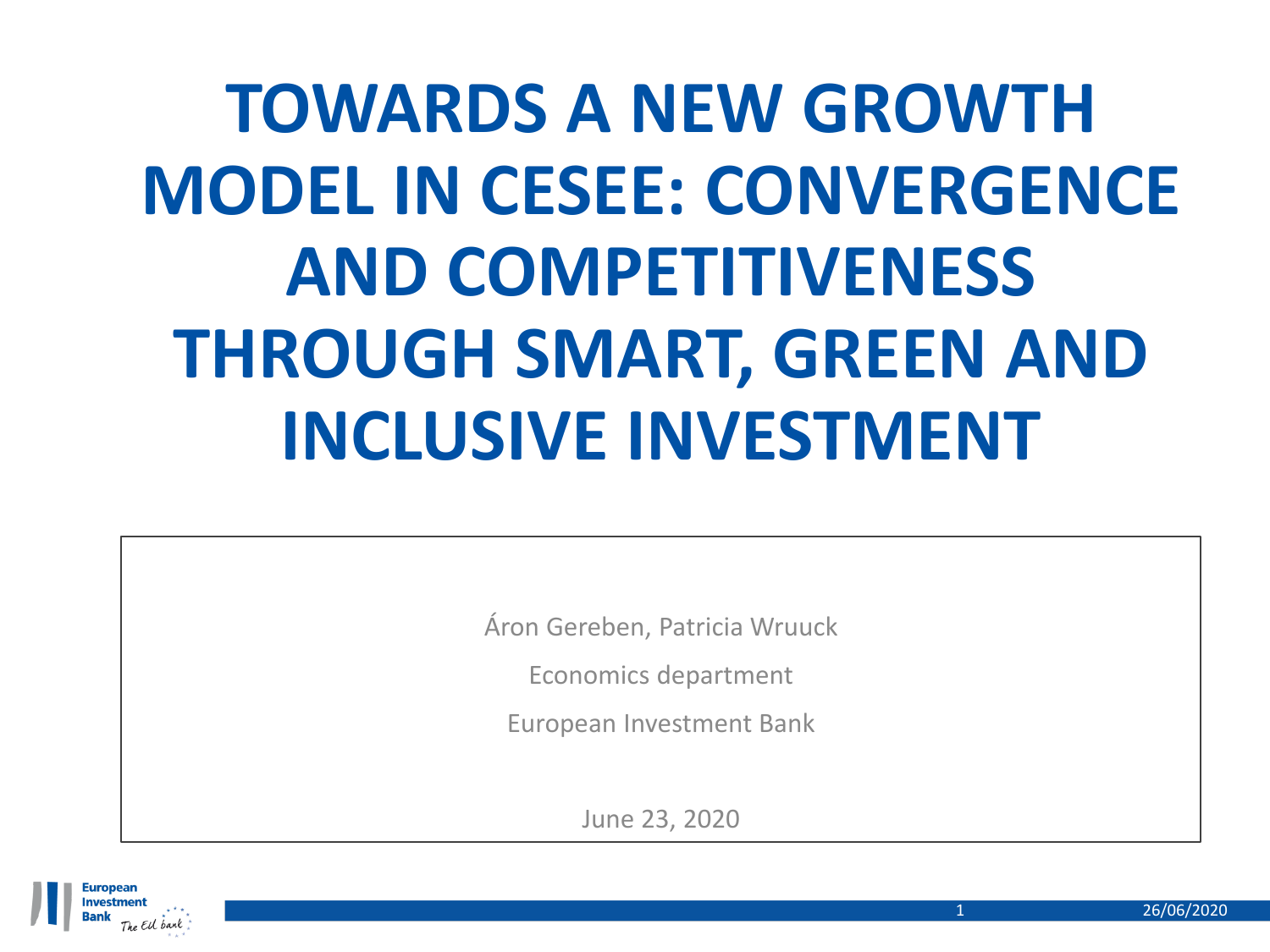

- ‣ The need for a new growth model for CESEE
- ‣ Elements of a new growth model
- ► How is the region positioning?
- ‣ COVID impact on CESEE
- ‣ Concluding remarks

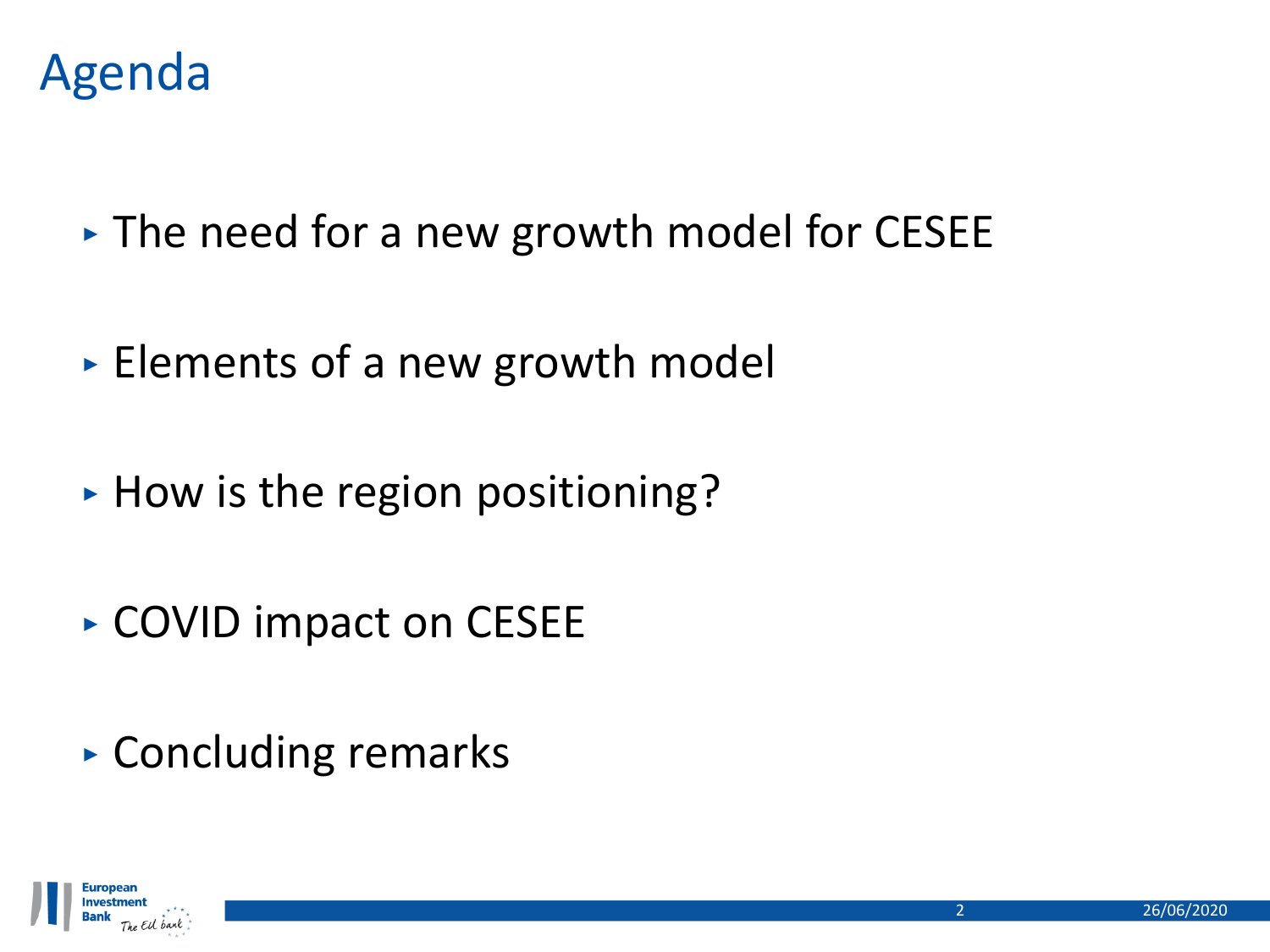# The Need for a new growth model in CESEE

- **Post-accession convergence based on** the combination of **low labour costs**, the role of **exports**, and the **capital inflows intermediated through foreign direct investments**
- **Conditions have changed post financial crisis**. CESEE countries had recovered from the downturn by 2014 and have shown a robust cyclical upswing, but potential growth slowed down significantly
	- More sluggish investment activity
	- Lower TFP growth
	- Bottlenecks on labour markets
- **Need to revisit current economic model** a move **towards a more innovation and knowledge-based growth model** to propel economic convergence

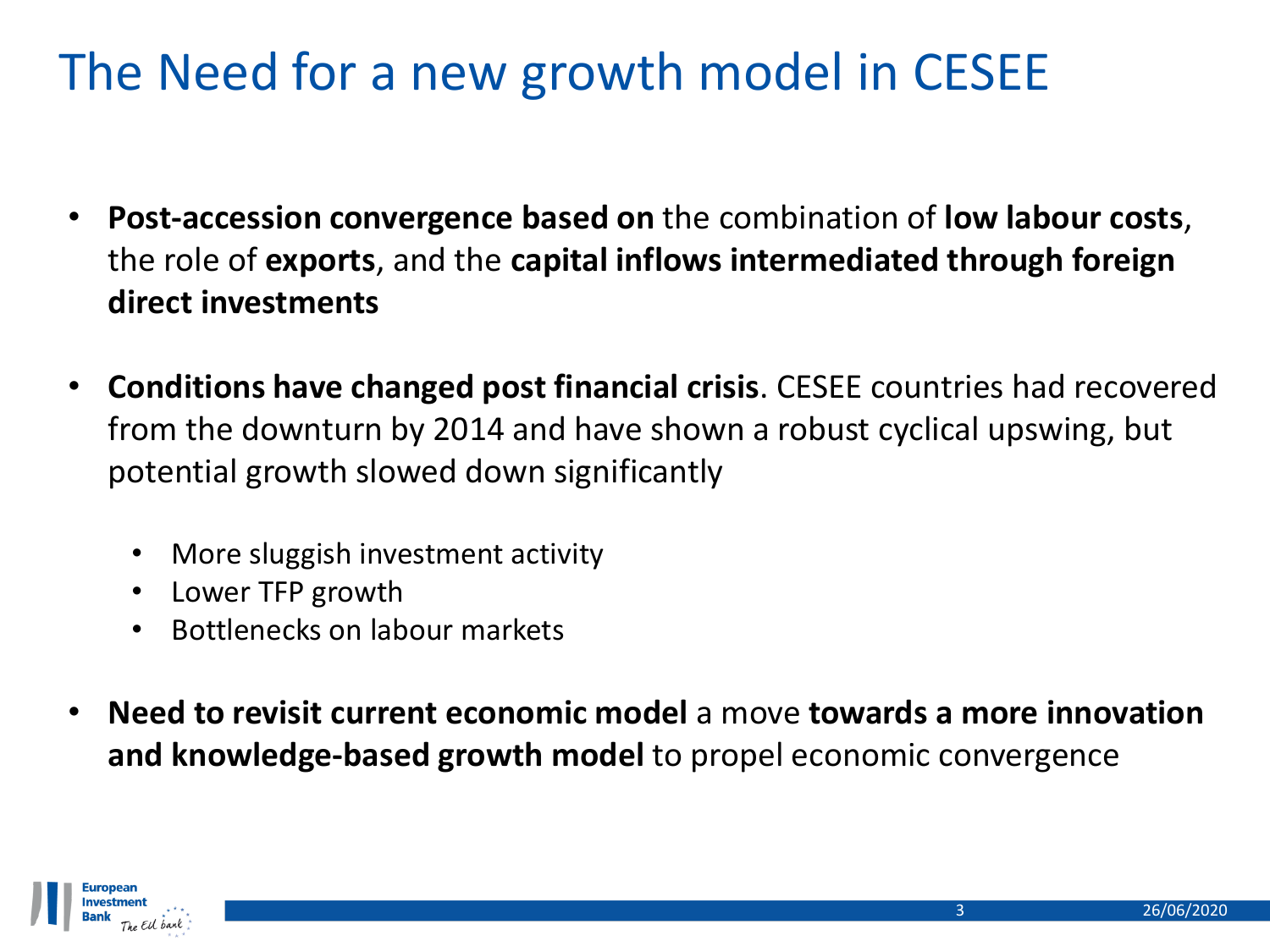# Elements of a new growth model

# Innovation Digital technologies

# Climate change mitigation

Skills, labour & social inclusion

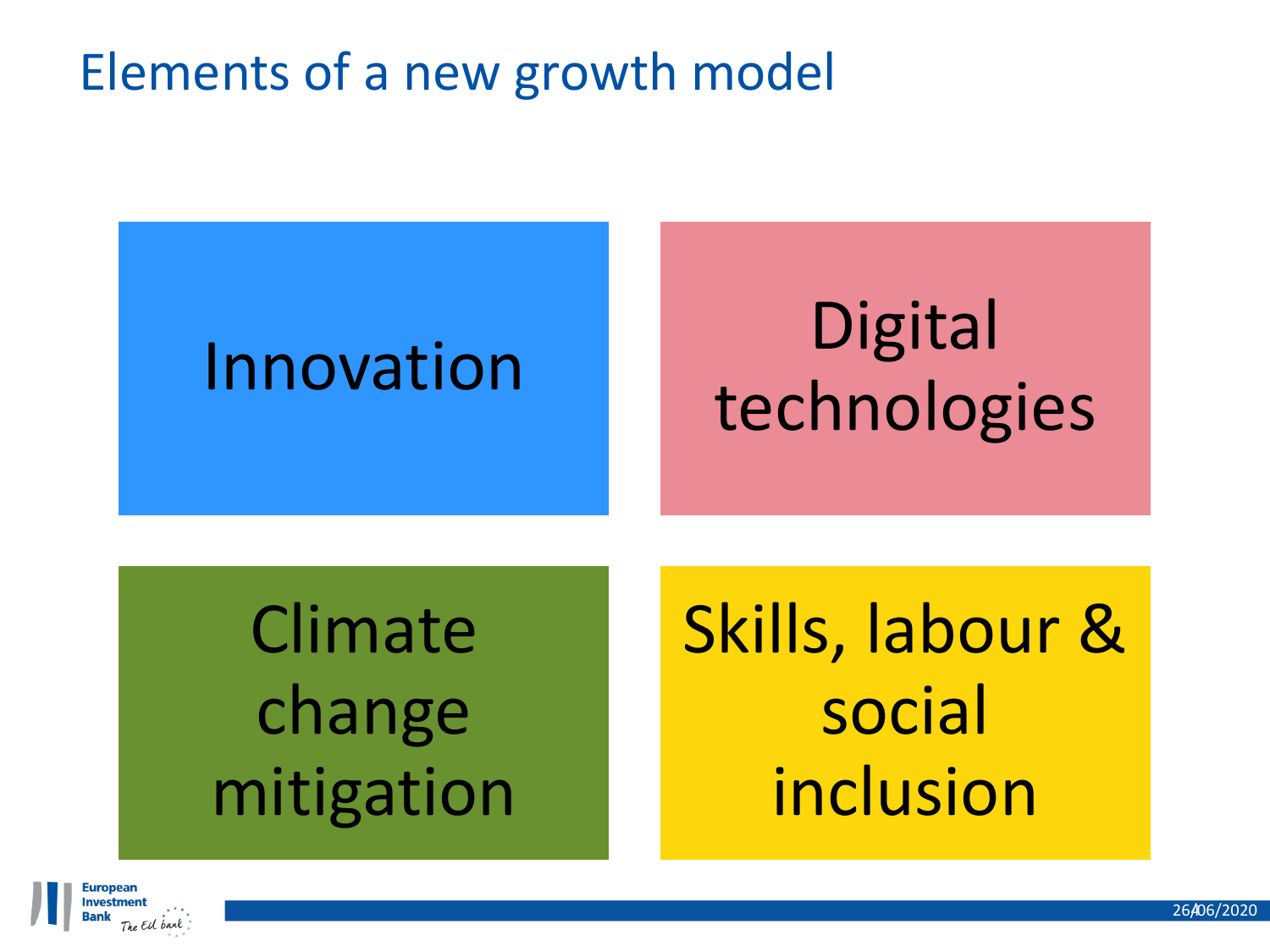## More investment in intangibles needed to replace technology import with more home-grown innovation.

**Intangibles share for corporate investment and GDP p.c.**



**CESEE - Active innovators by sector, 2019**



Source:: EIB Investment Survey 2019.

- Innovation activities concentrated in large firms and manufacturing
- Innovation adoption still strong role
- Some persistent weaknesses in Source:: EIB Investment Survey, Eurostat. **innovation systems incl. financing**



Investment



<sup>3.7%</sup>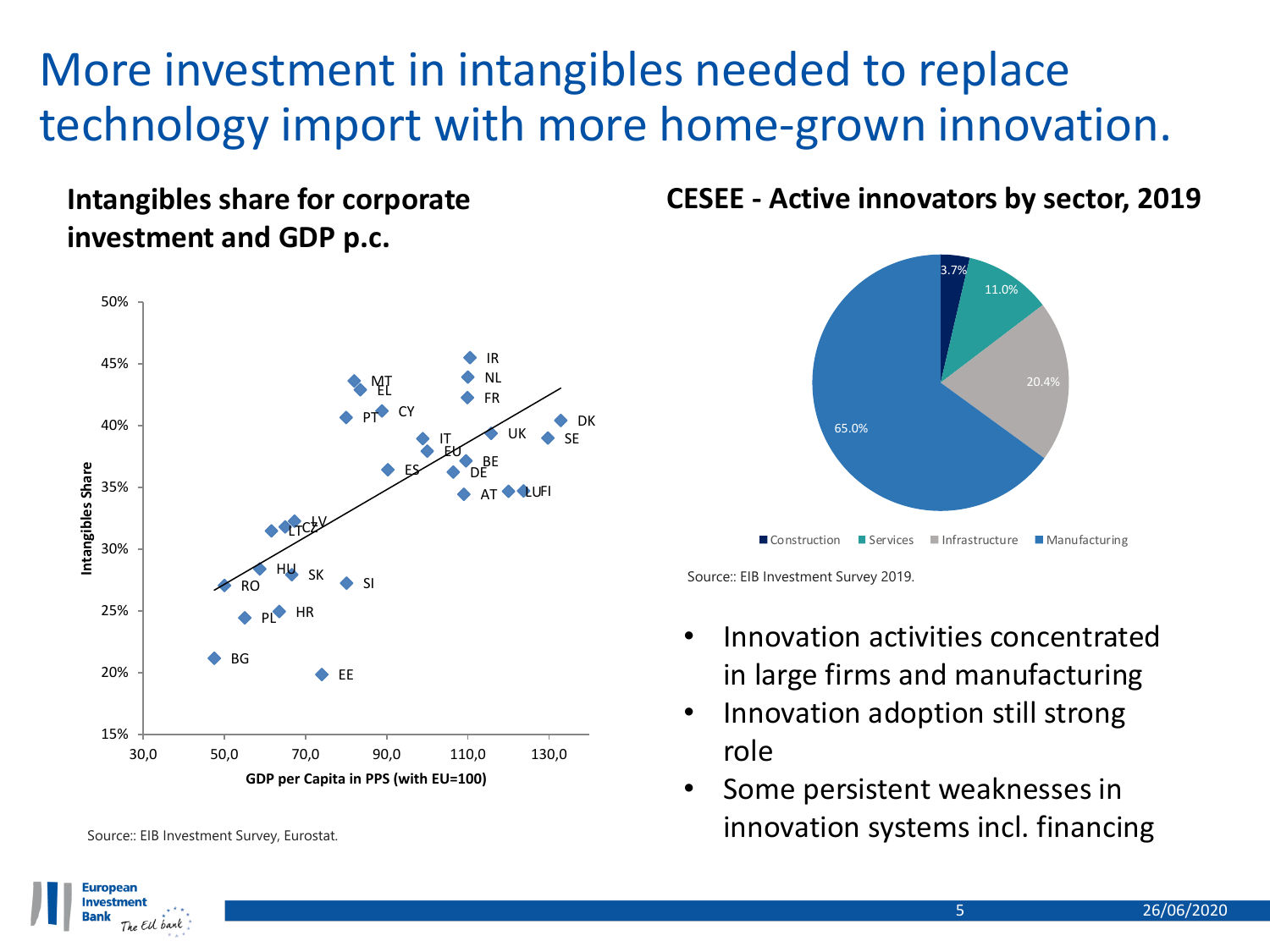## Firms seizing potential of digital technologies but digitalization adds to labour market challenges.

## Large Construction SME EU 2019 CESEE 2019 Manufacturing Services Infrastructure Manufacturing

#### **Implementation of digital technologies**

Share of firms in per cent



 $\blacksquare$  Partially  $\blacksquare$  Fully

### **Strategies to cope with skill gaps in current workforce**

Share of firms in per cent



Cohesion **EU** 

Source: EIBIS special digitalization and skills survey (2018)



The EU bank

**Europear Investment Bank** 

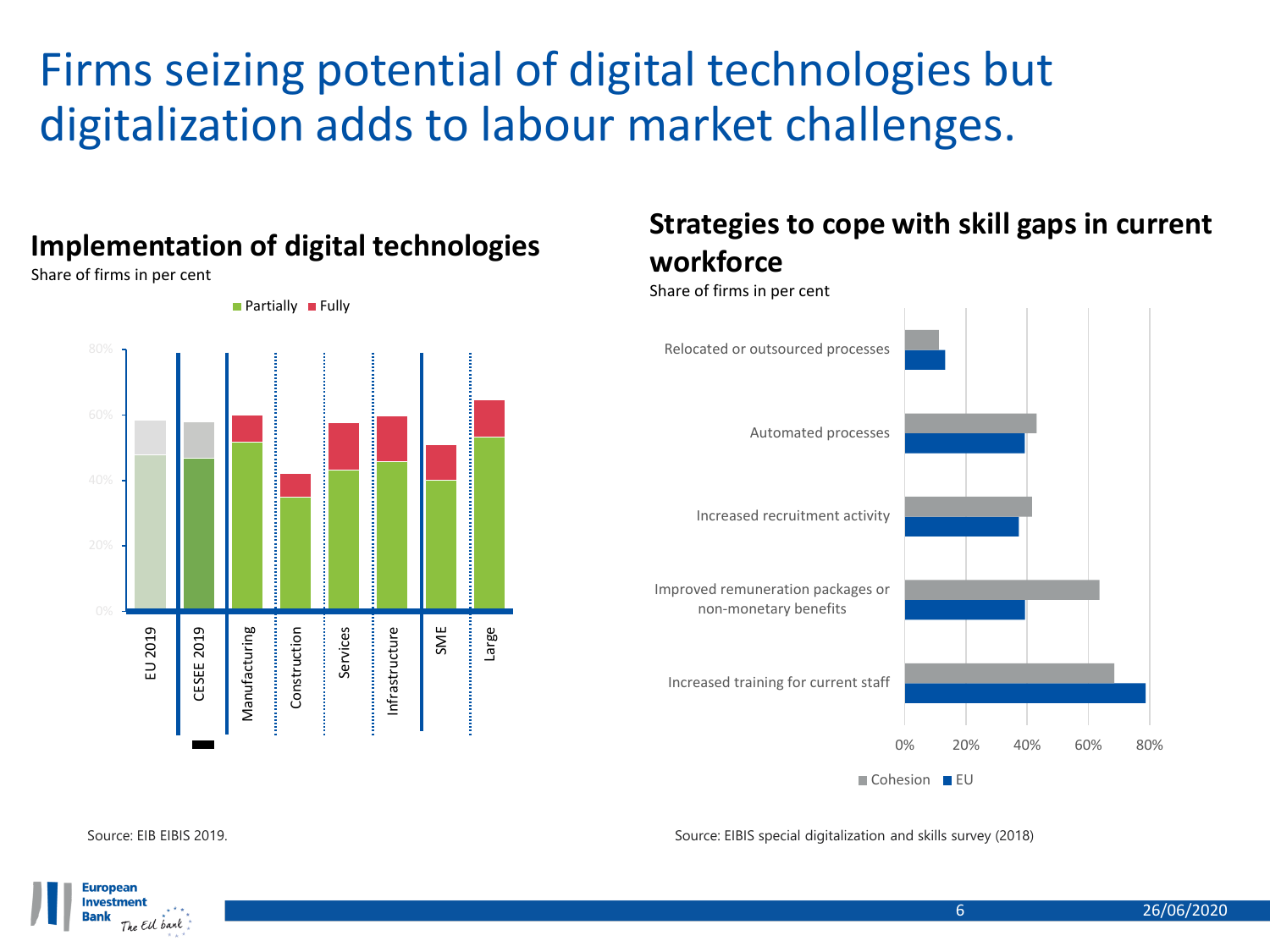## Green transition will require major industrial transformation.

## **Energy intensity measures as total energy consumption relative to GDP**



## **Average share of building stock meeting high energy efficiency standards**

Share of firms in per cent



Source: Eurostat. Source: EIB EIBIS 2019.

Kgoe pper EUR 1000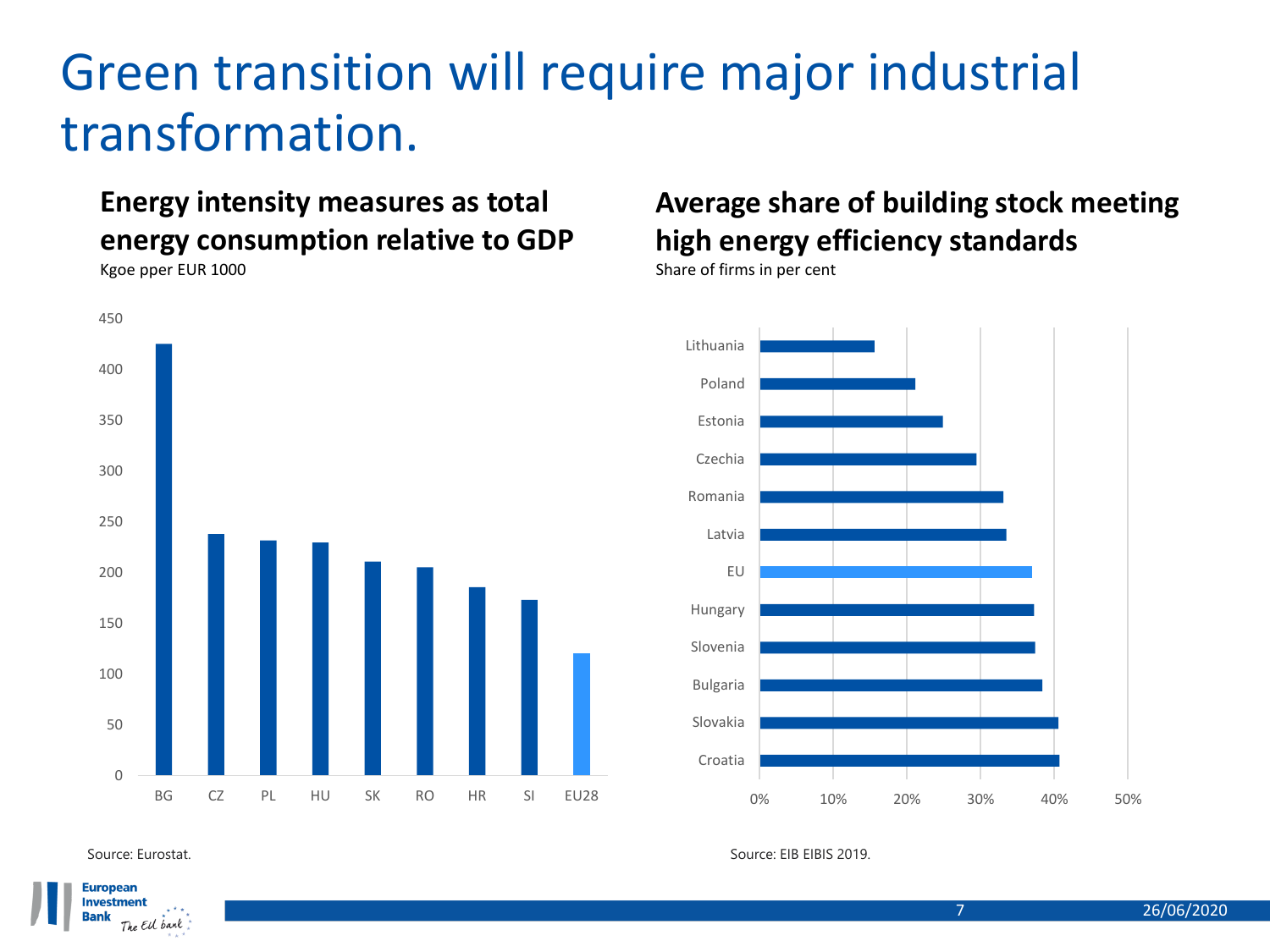## Limited availability if skills has increasingly become bottleneck. Stepping up training efforts will be needed.

**Share of firms reporting skill constraints, by productivity performance and country group** Share of firms in per cent



#### Source: EIBIS 2016-2018, Orbis.

Note: Categories refer to the dynamics in firms' productivity performance for three country groups in the EU (CE=Central and Eastern Europe, WN=Western and North Western Europe, SE=Southern Europe). They dynamics are attributed to firms based on total factor productivity data available from 2011 to 2016. Productivity leaders are in the top quintiles of productivity levels by year in all observations. Firms catching up to the frontier started elsewhere in the distribution but arrived at the productivity frontier. Firms in the third category improved their ranking during the period of observation. Firms in the fourth category are stable (i.e. their last ranking is equal to the first). The firms in the fifth category worsened their position and those in the last position are stable at the bottom over the observation period.

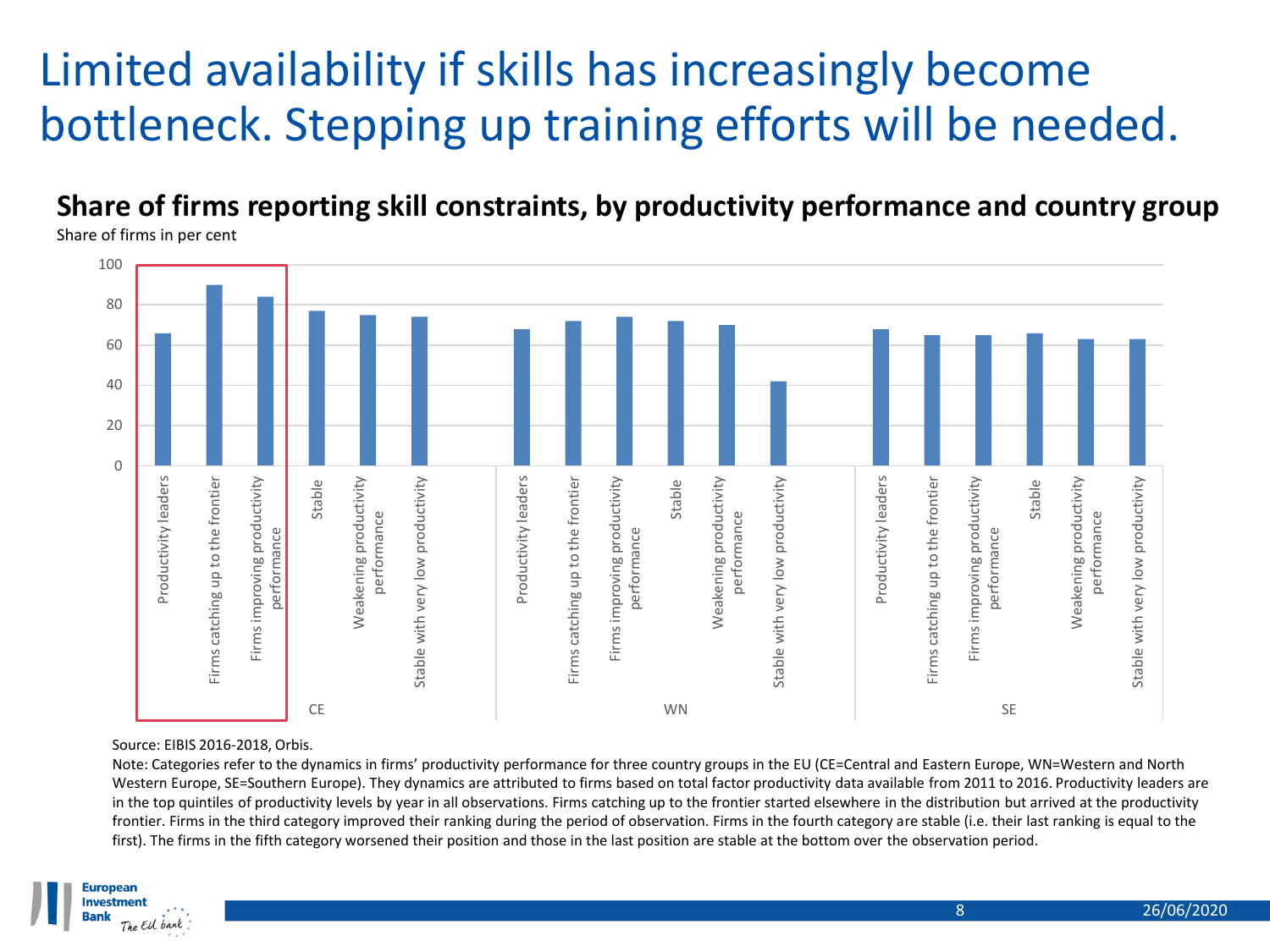# COVID is unprecedented shock to the region. Reemphasizes need for new growth model.

### **Operations of European Supply chains relative to full capacity**



Food, Beverages & Tobacco Metal, Rubber, Paper, Plastic Machinery, Equipment, Engineerin **Construction & Building Materials** 

#### **Forecasted change in real GFCF 2020**

In per cent



#### Source: Shippeo

In per cent

Note: *Index based on live operation status data for more than 3000 plants and warehouses in Europe and thousands of associated transportation flows.*

#### Source: OECD, European Commission.

#### **European Investment** The EU bank